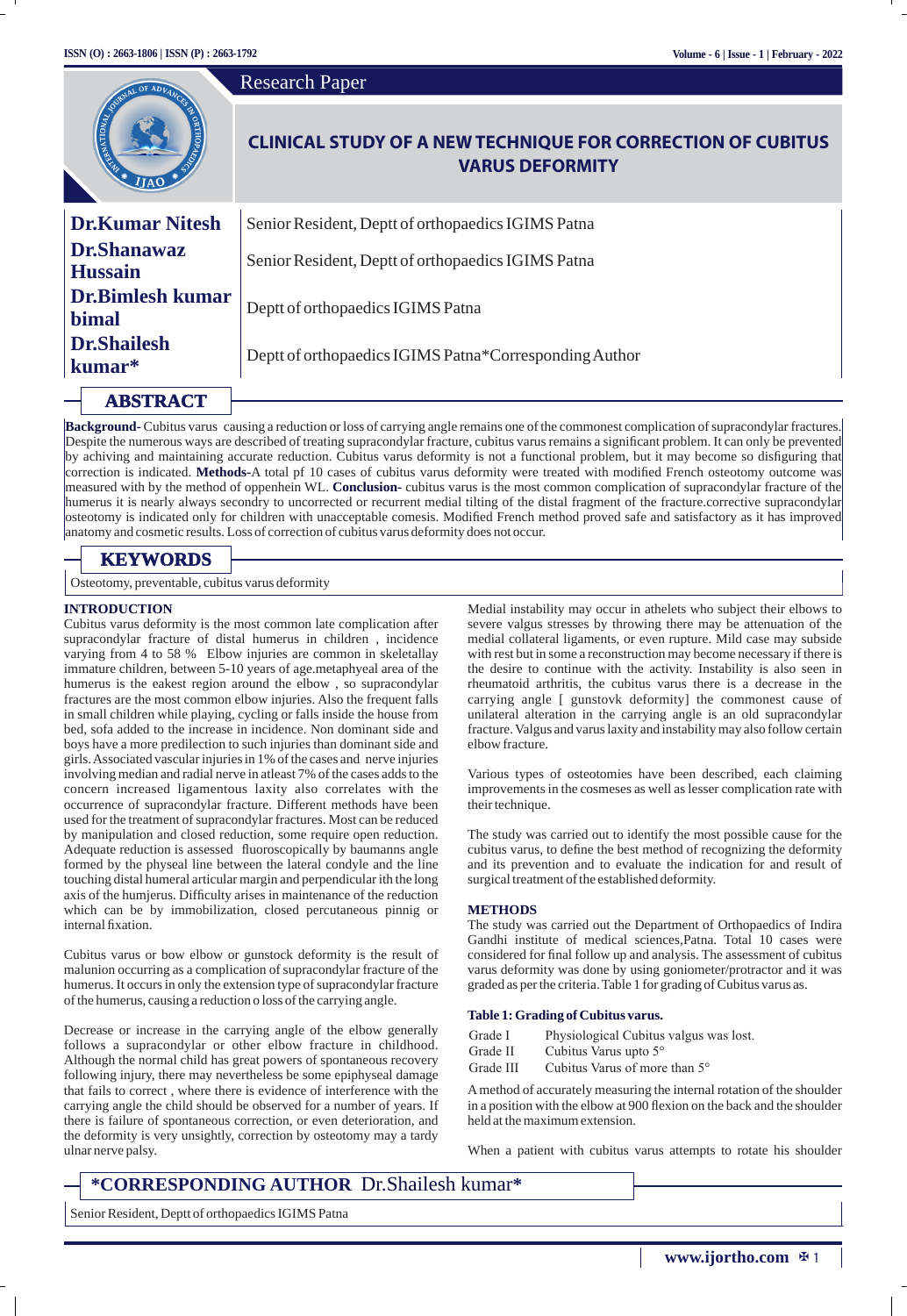#### **ISSN (O) : 2663-1806 | ISSN (P) : 2663-1792 Volume - 6 | Issue - 1 | February - 2022**

internally, there is an apparent increase in the degree of internal rotation at the shoulder of fracture side. The angle formed between the back (horizontal plane) and the forearm indicates the degree of internal rotation.

Radiological evaluation was done by Beals method by which carrying and Bowmens angle were measured. Indication for surgery – even when cubitus varus of Grade II is clearly apparent, both patients and family usually tolerate the condition and rarely request surgery.

In grade III cases with >100 of varus, one think the condition should be corrected, especially in girls. One do not postpone correction until the end of growth period but delaying operation until after one year from fracture and await full restoration of elbow extension. All the cases were operated with modified French osteotomy. Result were graded by the criteria as Excellent, Good and Poor after a follow up of 1 and half years.

#### **Table 2: Evaluation of final results.**

|      | Evaluation of final results                                   |
|------|---------------------------------------------------------------|
|      | Excellent Correction to within 5° of the Contralateral elbow. |
|      | Maintenance of preoperative elbow motoion.                    |
|      | No perioperative complication.                                |
| Good | Demonstrated a valgus elbow position                          |
|      | Motion to within 10° of the preoperative level.               |
| Poor | Any perioperative complication including residual varus.      |
|      | Loss of greater than $10^{\circ}$ of elbow motion.            |

#### **RESULTS**

In our study of 10 cases there were 30% male and 70% females which is a strong evidence for cosmetic concerned as parents are more conscious about the cosmesis of female children. In our series all the patients were within age group of 6 years to 13 years, which again indicates that cubitus varus deformity is commonest pediatric problem. The average age at operation was 9.7 years. In our series in 60% cases dominant upper limb i.e. right elbow was affected and in 40 % cases non dominant upper limb (left elbow) was affected. There was not a single case of bilateral cubitus varus in our series. The average correction of carrying angle was 5.7o of valgus. Table 3 showing carrying angle of both normal and varus side correction.

#### **Table 3: Angles of both normal and varus side correction.**

| Preop varus<br>(Degrees) | $\left( \right)$ | Post op valgus<br>(Degrees) | Difference from normal (in<br>Degrees) |
|--------------------------|------------------|-----------------------------|----------------------------------------|
| $-14$                    | (8)              | $+5$                        | $+3$                                   |
| $-12$                    | (12)             | $+10$                       | $+2$                                   |
| -8                       | (10)             | $+6$                        | $+4$                                   |
| $-18$                    | (11)             | $+6$                        | $+5$                                   |
| $-12$                    | (10)             | $+8$                        | $+2$                                   |
| $-15$                    | (12)             | -5                          | $-5$                                   |
| $-20$                    | (15)             | $+12$                       | $+3$                                   |
| $-16$                    | (8)              | $+5$                        | $+3$                                   |
| $-14$                    | (12)             | $+6$                        | $+6$                                   |
| $-12$                    | (10)             | $+4$                        | $+6$                                   |

Carrying angle: - varus; + valgus; ( ) Normal

Only one patient had residual varus deformity of -5° due to inadequate wedge removal at surgery.

All the patients were having nearly the normal range of motion of the affected elbow. Table 4 shows the range of motion of varus side preoperatively and postoperatively at followup.

#### **Table 4: Range of motion (ROM) of varus side preoperatively and postoperatively or at follow up**

| Range Of motion (ROM)<br>(Degrees) | Follow up or Postoperatively<br>(Degrees) |
|------------------------------------|-------------------------------------------|
| $0 - 125$                          | $0 - 125$                                 |
| $0 - 120$                          | $0 - 120$                                 |
| $0 - 130$                          | $0 - 130$                                 |

| $0 - 132$ | $0 - 132$ |
|-----------|-----------|
| $0 - 120$ | $0 - 120$ |
| $0 - 122$ | $0 - 122$ |
| $0 - 135$ | $0 - 133$ |
| $0 - 132$ | $0 - 132$ |
| $0 - 126$ | $0 - 120$ |
| $0 - 124$ | $0 - 116$ |

Only one patient suffered a radial nerve injury which in the form of Neurotemesis. This stresses importance of careful disscection to be done at the time of surgical correction of deformity. Every attempet should be made to protect this nerve in the proximal portion on the lateral approach. This was the same patient with residual deformity of - 5°.

The nerve was repaired and partial recovery was evident. There was no infection, hypertrophic scar, nonunion. The final results were calculated according to the criteria of Oppenheim WL.

The study shows excellent results in 70%, Good in 20% and poor in 10% as per Table 5.

|               |  |  |  | Table 5: Results according to the criteria of Oppenheim WL, |  |
|---------------|--|--|--|-------------------------------------------------------------|--|
| Clader et al. |  |  |  |                                                             |  |

| CA        | <b>ROM</b> | Complications       | Results   |
|-----------|------------|---------------------|-----------|
| (Degrees) | (Degrees)  |                     |           |
| $+5(8)$   | $0 - 125$  |                     | Excellent |
| $+10(12)$ | $0 - 120$  |                     | Excellent |
| $+6(10)$  | $0 - 130$  |                     | Excellent |
| $+6(11)$  | $0 - 1.32$ |                     | Excellent |
| $+8(10)$  | $0 - 120$  |                     | Excellent |
| $-5(12)$  | $0 - 122$  | Radial nerve        | Poor      |
|           |            | injury and residual |           |
|           |            | varus               |           |
| $+12(15)$ | $0 - 133$  |                     | Excellent |
| $+5(8)$   | $0 - 132$  |                     | Excellent |
| $+6(12)$  | $0 - 120$  |                     | Good      |
| $+4(10)$  | $0 - 116$  |                     | Good      |

( ) Normal: CA– carrying Angle; ROM – Range of Motion

#### **Case 1**



**Figure 1: Clinicoradiological photographs showing preoperative and post-operative conditions.**

**Case 2**



**Figure 2: Clinicoradiological photographs showing preoperative and post-operative conditions.**

## 2 X **www.ijortho.com**